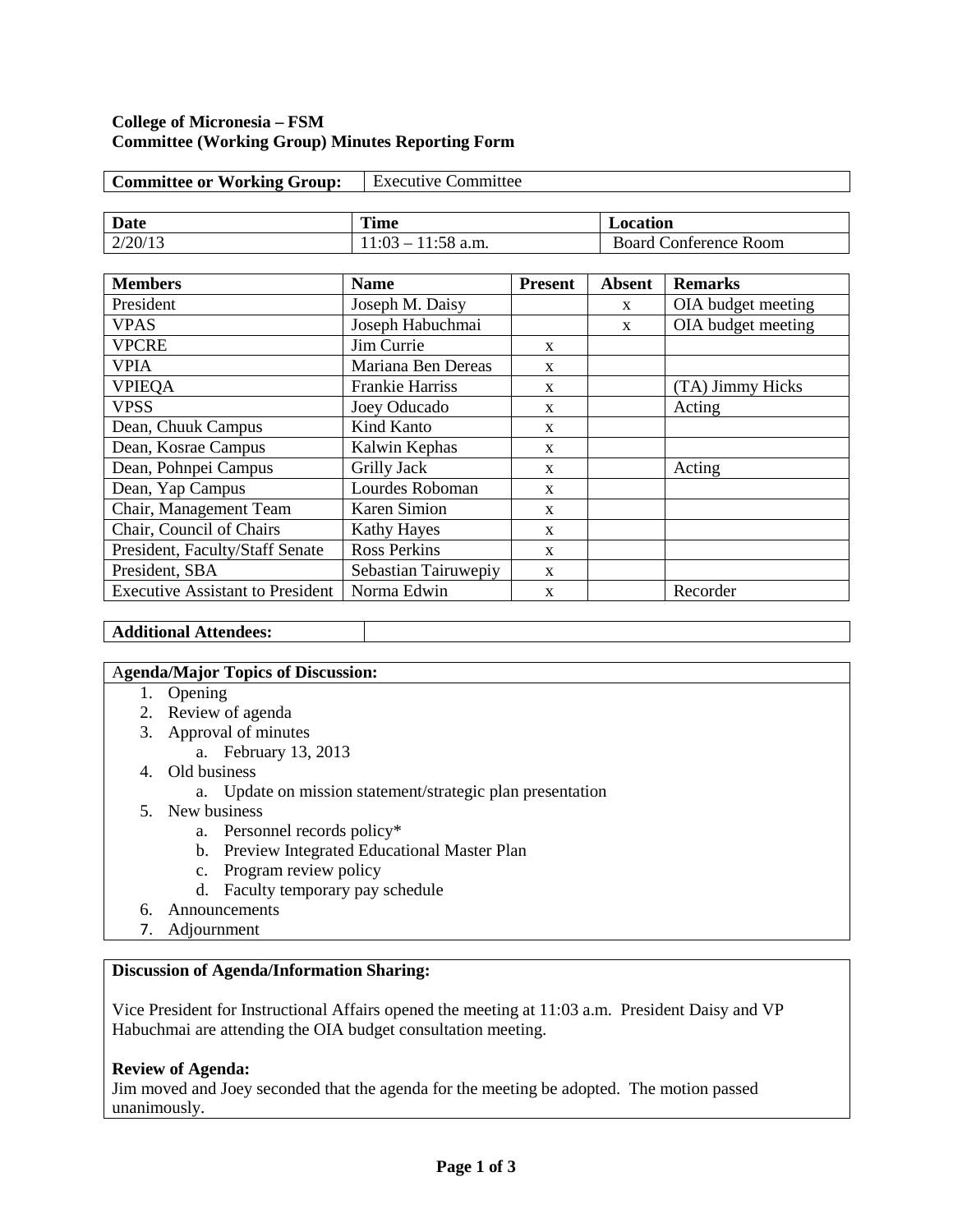# **Approval of minutes:**

Kathy moved and Ross seconded that the minutes of February 13, 2013, meeting as presented at the meeting be adopted. The motion passed unanimously

### **Old Business:**

Update on mission statement/strategic plan presentation: This item was tabled until Frankie returns. (She is in Yap doing accreditation training.)

### **New Business:**

Personnel Records Policy**:** The policy before the committee did not reflect the comments from the Management Team (MT). It was suggested that this item be tabled to the next meeting and that comments from MT and other comments be forwarded to the Human Resources Committee (HRC) for incorporation before resubmission to EC. Comments/concerns on the policy included: deliberation of comments before incorporation; security of confidential files in HR office; title too broad, policy talks only about access and confidentiality; security of archived files; records that can be disclosed; legitimacy of access; limited access for state campus employees to files at national campus; if copy of file available at state campuses, need full-time staff responsible for HR at the campuses; and time period and person responsible for archived files.

Preview Integrated Educational Master Plan (IEMP): Mariana received a comment on the matrix that deans were not included. The matrix was developed when deans were responsible only for stakeholder management. Now that things have changed, she will go back and give deans more responsibilities on the matrix. The narrative is almost done. Feedback on the IEMP from the consultant is positive, and with his help she has simplified the format to summarize the matrix. When the narrative is done, Joey will format the plan, and then she will send it out for review.

Program Review Policy: The version of the policy presented is the result of the Curriculum and Assessment Committee (CAC) review. Changes include the title and review period from three to two. The new version concerns only academic program review. Program review as we use it differs from ACCJC. Their program review is our program assessment; ours is the two-year full review of the program – assessment of student learning outcomes and sustainability and quality of the program. The requirements for the items in the program review are in line with our program prioritization process. Things that still need to be developed are new survey standard and seat cost formula. The emphasis is on the results of the program rather than on what is in it. CAC will review the policy again on Monday and then re-submit it to EC for endorsement. Discussion followed on community assessment and relevancy of the program, alumni feedback, meaning of sustainability, and alternative way to address needs. Karen will add another bullet to include alumni feedback. Additional comments should be sent to Kathy.

Faculty temporary pay schedule**:** Ross explained that while the original issue was summer pay for faculty, after review of the history of the conversion to the current salary scale and the aftermath, the issue is now bigger; it includes development of a part-time faculty pay schedule which would include payment for overloads and adjunct faculty. The financial implications of that must be reviewed. Because of its complexity, a new part-time salary schedule may not be ready for the upcoming Board meeting; however summer pay needs to be determined because of its implication on the summer class schedule. Discussion followed on possible summer options. The faculty feels the current salary schedule is a misrepresentation; this sentiment was also voiced from the non-academic side. Lots of issues are coming out and the summer pay issue cannot be resolved until those issues are resolved.

#### **Announcements:**

Staff Development Day: Deans of Chuuk, Kosrae, and Pohnpei Campuses announced their Staff Development Day this Friday.